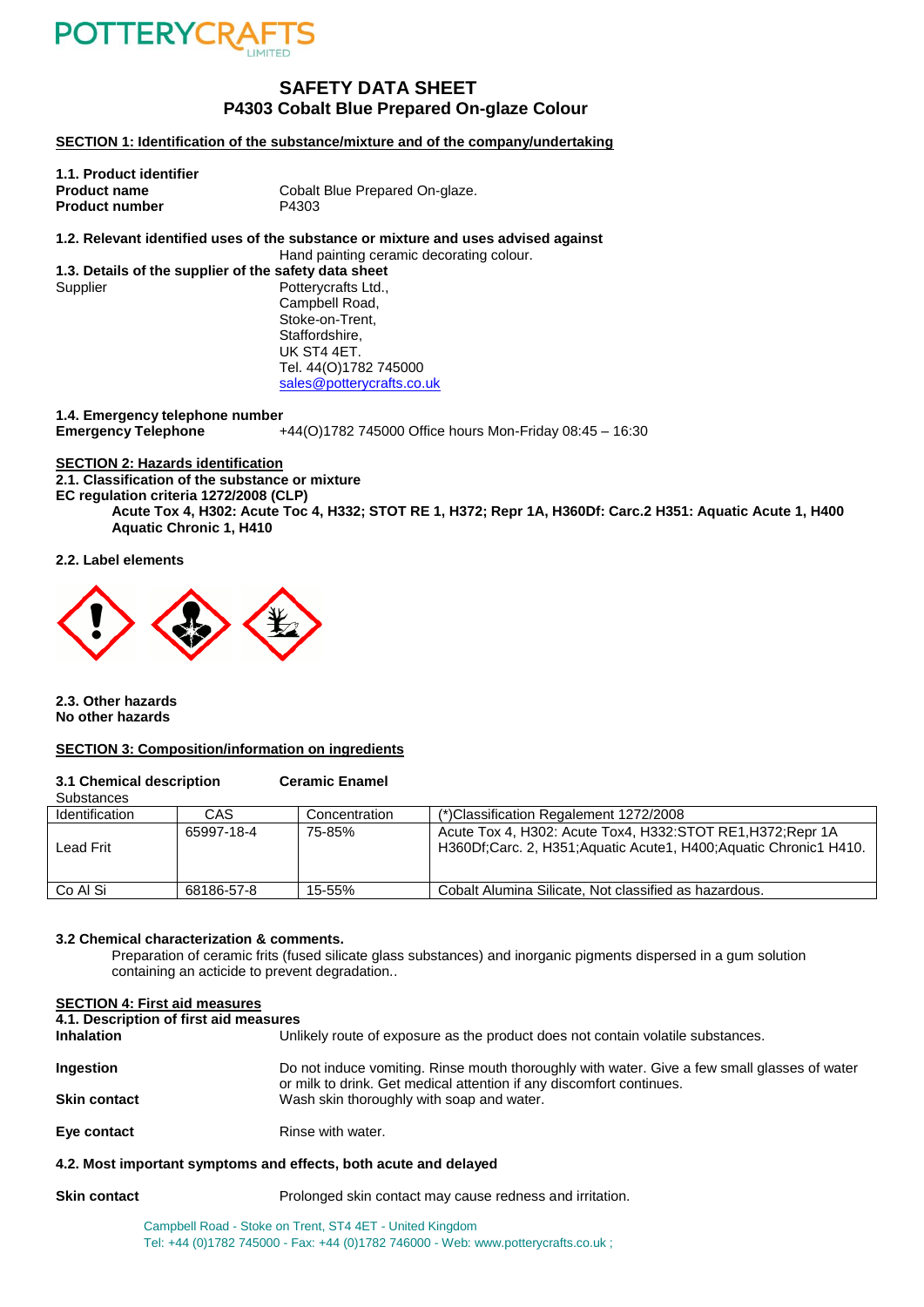

## **4.3. Indication of any immediate medical attention and special treatment needed**

#### **SECTION 5: Firefighting measures 5.1. Extinguishing media**

**Suitable extinguishing media** Use fire-extinguishing media suitable for the surrounding fire.

## **5.2. Special hazards arising from the substance or mixture**

**Specific hazards** The product is not believed to present a hazard due to its physical nature.

# **5.3. Advice for firefighters**

**Special protective equipment** Use protective equipment appropriate for surrounding materials **for Fire Fighters**.

#### **SECTION 6: Accidental release measures**

**6.1. Personal precautions, protective equipment and emergency procedures**

#### **6.2. Environmental precautions**

**Environmental precautions** Avoid spreading dust or contaminated materials.

# **6.3. Methods and material for containment and cleaning up**

**Methods for cleaning up** Collect spillage for reclamation or absorb in vermiculite, dry sand or similar material.

**6.4. Reference to other sections**

#### **SECTION 7: Handling and storage 7.1. Precautions for safe handling**

**Usage precautions** Read label before use. Do not eat drink or smoke when using this product. Good personal hygiene procedures should be implemented. Wash hands and any other contaminated areas of the body with soap and water before leaving work site.

#### **7.2. Conditions for safe storage, including any incompatibilities**

**Storage precautions** Store in tightly-closed, original container in a dry and cool place.

# **7.3. Specific end use(s)**

#### **SECTION 8: Exposure Controls/personal protection**

# **8.1. Control parameters**

Contains no substances with professional exposure limit values.

# **8.2. Exposure controls**

Eye Protection:

Not required on normal use. Always proceed with good working practice.

Skin Protection;

Not required on normal use. Always proceed with good working practice.

Hands Protection;

Not required on normal use. Always proceed with good working practice.

Respiratory Protection;

Not required on normal use. Always proceed with good working practiceavoid generating dust or respiratory protection may be required..

Protective measures;

When using do not eat, drink, or smoke.

#### **SECTION 9: Physical and Chemical Properties 9.1. Information on basic physical and chemical properties**

| Appearance              | Coloured liquid.  |  |
|-------------------------|-------------------|--|
| <b>Colour</b>           | Deep Blue         |  |
| <b>Odour</b>            | Odourless.        |  |
| <b>Melting Point</b>    | Above 500°C.      |  |
| <b>Relative density</b> | Not relevant.     |  |
| Solubility(ies)         | Almost insoluble. |  |

Campbell Road - Stoke on Trent, ST4 4ET - United Kingdom Tel: +44 (0)1782 745000 - Fax: +44 (0)1782 746000 - Web: www.potterycrafts.co.uk ;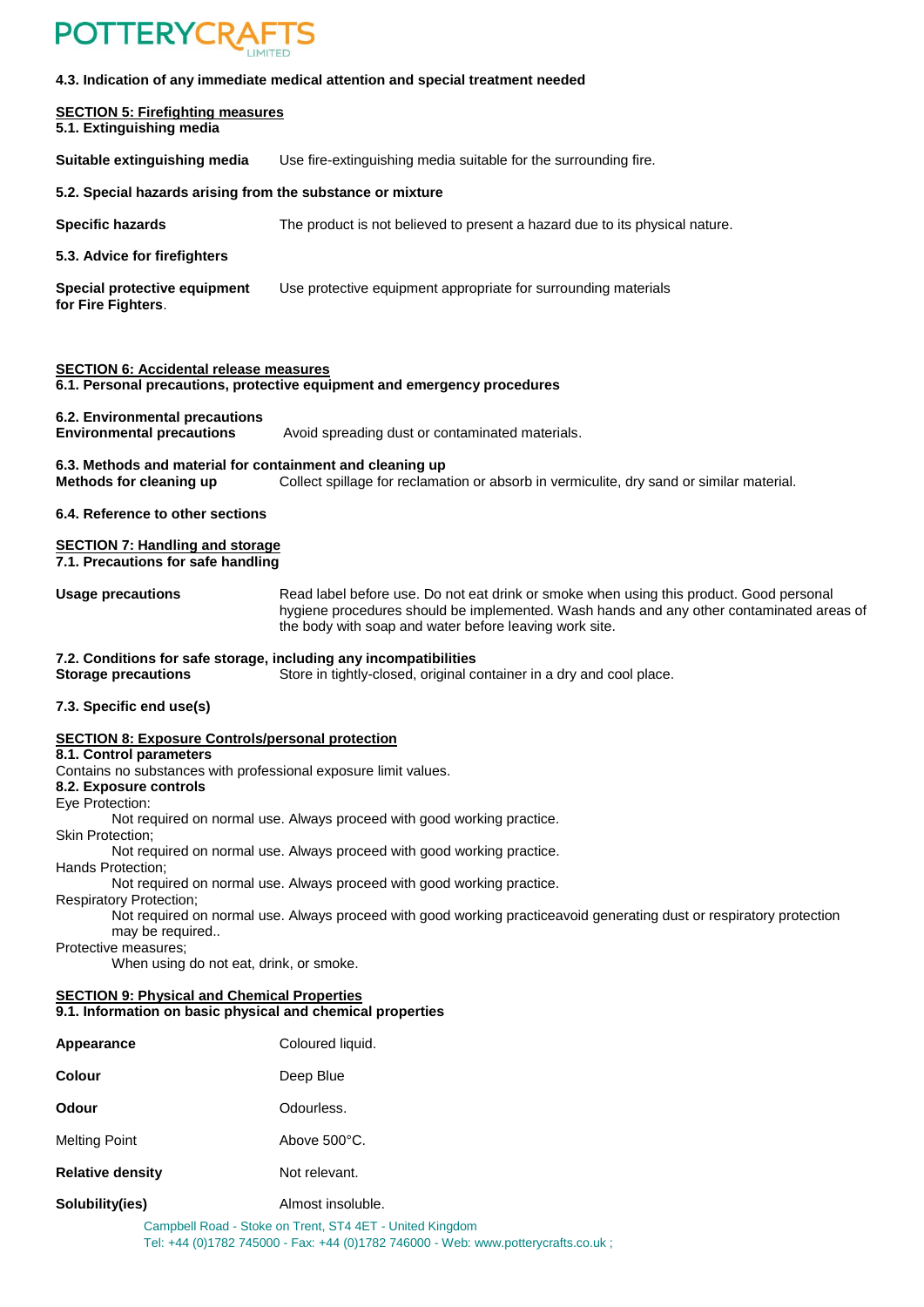# **POTTERYCRA**

**In water 9.2. Other information**

### **SECTION 10: Stability and reactivity 10.1. Reactivity**

Stable at normal ambient temperatures and when used as recommended.

**10.2. Chemical stability**

**Stability** Stable at normal ambient temperatures and when used as recommended.

# **10.3. Possibility of hazardous reactions**

**10.4. Conditions to avoid**

**10.5. Incompatible materials**

**10.6. Hazardous decomposition products**

# **SECTION 11: Toxicological information**

**11.1. Information on toxicological effects Eye contact Exercise Exercise Server Contact** May cause temporary eye irritation.

None

# **Acute Toxicology**

LD50 Oral (rat) Not known LD50 Dermal Not known LD50 Inhalation Not known Health Effects Prolonged or repeated exposure above occupational exposure standards may cause Lead to accumulate in the body. In serious cases anaemia and damage to the kidneys, central system and impair reproductive fertility. Lead in the blood of pregnant women may affect the development of the unborn child. Persons exposed to lead compounds should have regular

# **SECTION 12: Ecological Information**

**12.1. Toxicity**

**The available toxicological information shows that this product is not toxic and not harmful, and no risk notification is required.**

health checks, which include lead in blood monitoring.

**12.2. Persistence and degradability**

**Biodegradation** Not inherently biodegradable.

**12.3. Bioaccumulative potential**

**12.4. Mobility in soil**

**12.5. Results of PBT and vPvB assessment**

# **12.6. Other adverse effects**

None **SECTION 13: Disposal considerations**

# **13.1. Waste treatment methods**

**General information** When handling waste, the safety precautions applying to handling of the product should be considered. **Disposal methods** Dispose of waste to licensed waste disposal site in accordance with the requirements of the local Waste Disposal Authority.

# **SECTION 14: Transport information**

**General T**he product is not covered by International regulations on the transport of dangerous goods (IMDG,IAIA,ADR/RID)

- **14.1. UN number**
- **14.2. UN proper shipping name**
- **14.3. Transport hazard class(es)**
- **14.4. Packing group**
- **14.5. Environmental hazards**
- **14.6. Special precautions for user**

# **14.7. Transport in bulk according to Annex II of MARPOL73/78 and the IBC Code**

# **SECTION 15: Regulatory information**

#### **15.1. Safety, health and environmental regulations/legislation specific for the substance or mixture National regulations Health and Safety at Work etc. Act 1974 (as amended).**

The Chemicals (Hazard Information and Packaging for Supply) Regulations 2009 (SI 2009

No. 716).

# Campbell Road - Stoke on Trent, ST4 4ET - United Kingdom Tel: +44 (0)1782 745000 - Fax: +44 (0)1782 746000 - Web: www.potterycrafts.co.uk ;